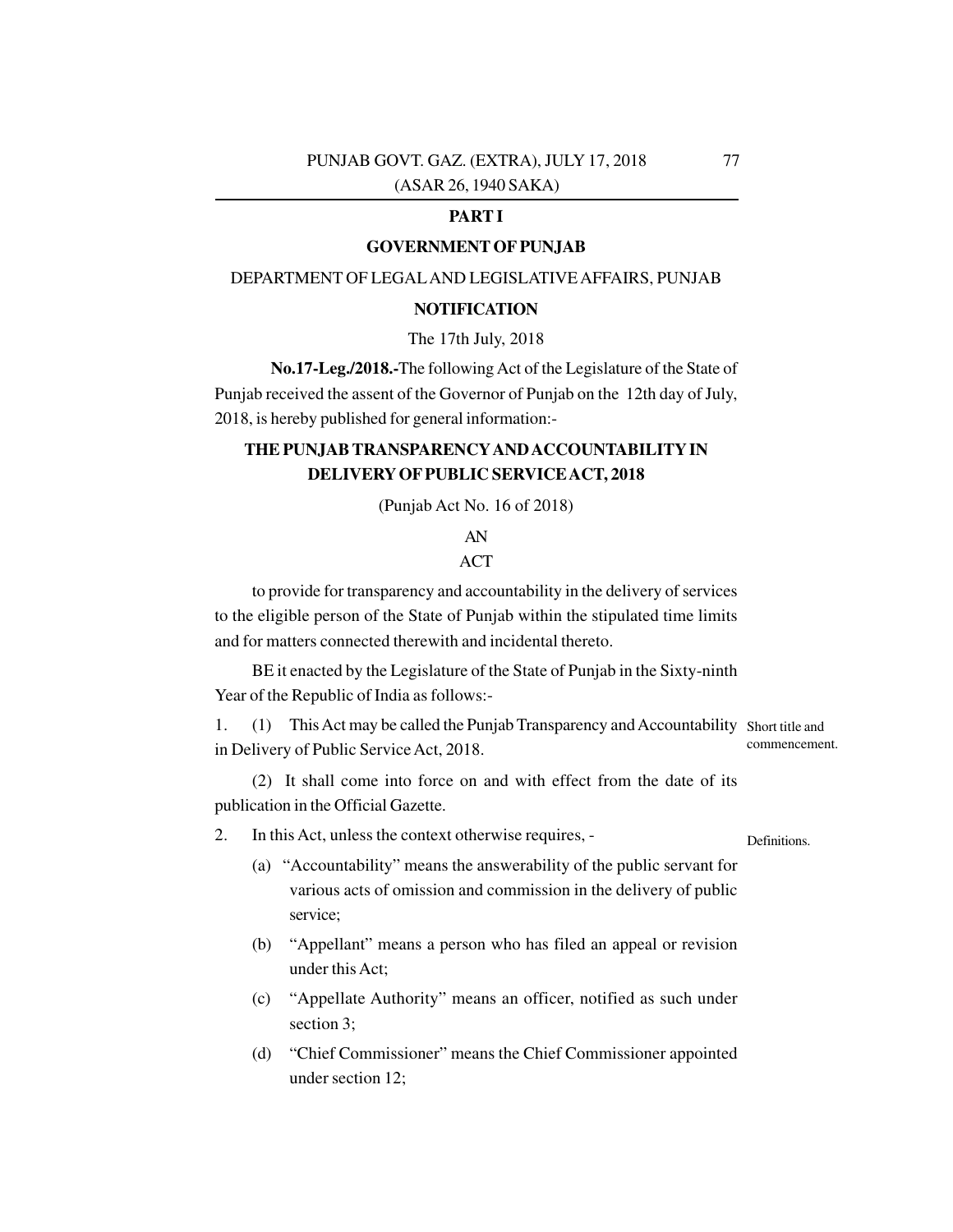- (e) "Commission" means the Punjab Transparency and Accountability Commission, constituted under section 12;
- (f) "Department" means the concerned department of the Government of Punjab;
- (g) "Designated Officer" means an officer or official notified as such under section 3 for providing public service to the eligible person;
- (h) "electronic mode" means any method, process or application to deliver any service electronically including, but not limited to Government to Government, Government to citizen or Government to business transactions, data interchange and other digital supply transactions whether conducted by e-mail, mobile devices, social media, cloud computing, document management, voice or data transmission or otherwise;
- (i) "electronic service delivery" means the delivery of public service through electronic mode;
- (j) "eligible person" means a person who is eligible for obtaining a public service notified under section 3;
- (k) "Government" means the Government of Punjab in the Department of Governance Reforms and Public Grievances;
- (l) "prescribed" means prescribed by rules made under this Act;
- (m) "public authority" means,—
	- (a) any department or authority of the Government;
	- (b) any organization or authority or body or corporation or institution or a local authority, established or constituted-
		- (i) by or under the Constitution of India, in the State;
		- (ii) by or under any law made by the Parliament or the Legislature of the State of Punjab;
		- (iii) by notification issued by the Government of Punjab;
	- (c) and includes, an institution, a co-operative society, a Government Company or an authority in which the State Government has substantial control;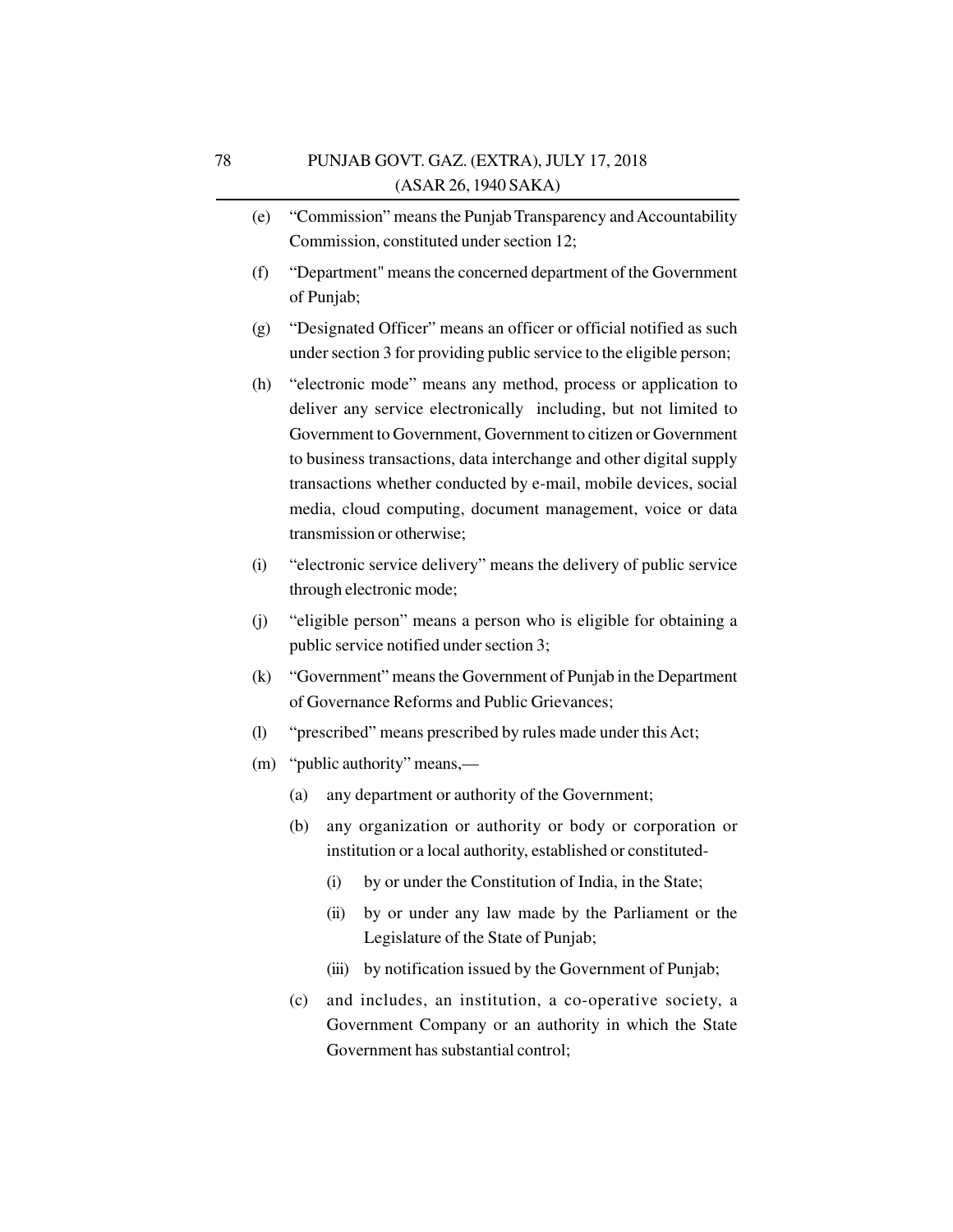- (n) "public service" includes the service notified from time to time under section 3, whether electronic or other service;
- (o) "section" means section of this Act;
- (p) "stipulated time limit" means the maximum time as specified by the Government to provide the public service by the Designated Officer or to decide the appeal by the Appellate Authority; and
- (q) "transparency" means the duty of a public servant to act in an accountable and transparent manner.
- 3. (1) The Government may, by notification, from time to time, specify- Notification of
	- (a) the public services to which this Act shall apply;
	- (b) the Designated Officer and the Appellate Authority for each public service; Authorities and
	- (c) the time limit for delivery of every public service;
	- (d) fee for every service.

(2) The public authority shall be responsible for providing all services in a unified service delivery mode as far as possible.

4. Every Designated Officer and his subordinates shall provide the public Right to obtain service, as notified by the Government from time to time, to the eligible person, within the stipulated time in a transparent manner:

Provided that the stipulated time limit may be extended to such extent, as may be notified by the Government during the period of elections, natural calamities or such other eventualities.

5. (1) The public authority shall, subject to the legal, technical and financial Electronic service feasibility, deliver all services by electronic mode within a period of three years from the date of commencement of this Act, except such services,—

- (a) which cannot be delivered electronically;
- (b) which can be delivered electronically but the public authority, notifies not to deliver such services electronically for the reasons to be specified in such notification:

Provided that the public authority shall consult the Government before notifying any services under clause (b):

service (including electronic service delivery) within stipulated time limit.

delivery to enhance transparency and accountability.

public service, Designated Officers, Appellate

stipulated time limit.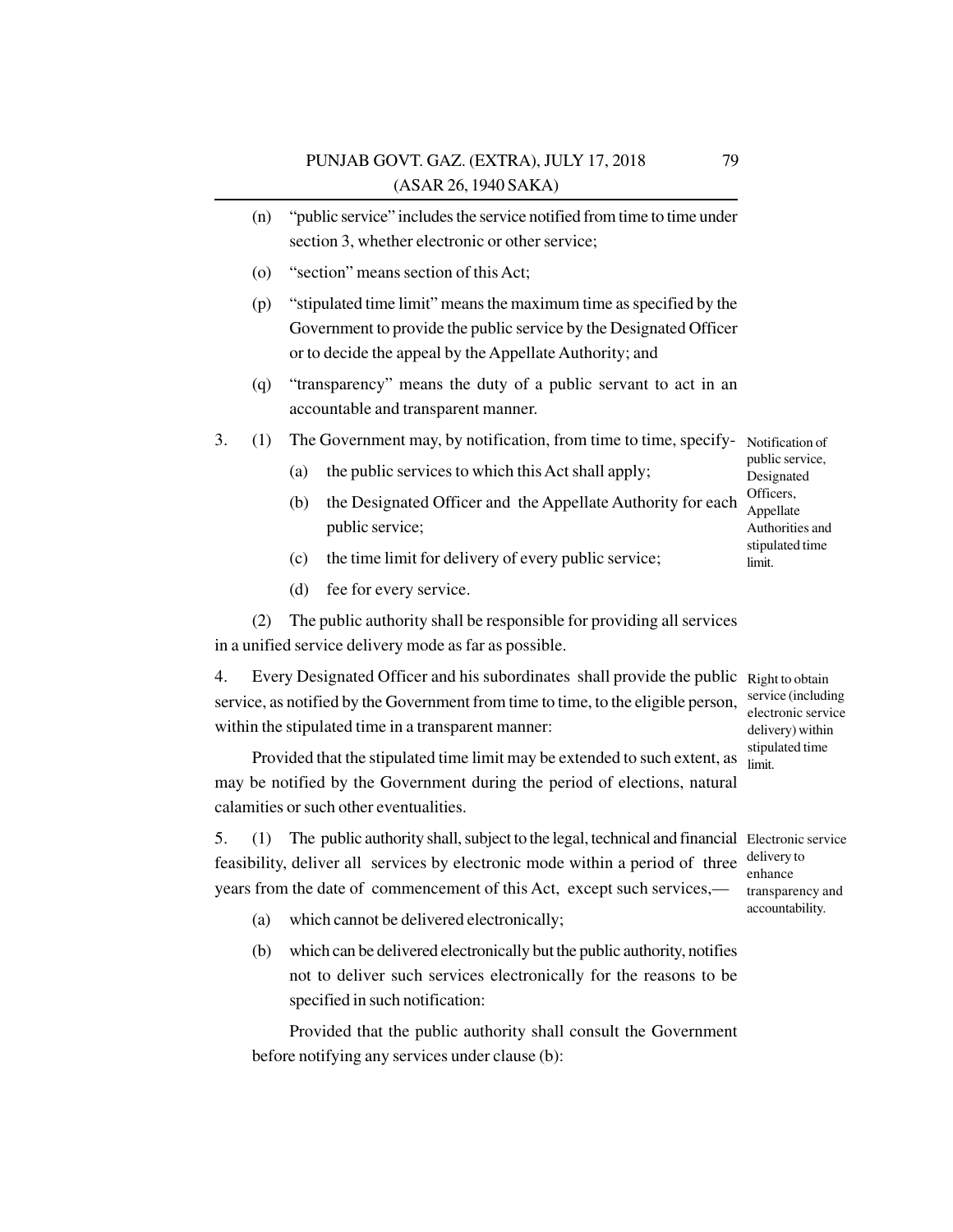Provided further that such period of three years may be extended by the Government for a further period not exceeding two years on the recommendations of the public authority.

(2) Every public authority shall publish within one hundred and eighty days from the commencement of this Act, the list of public services, to be delivered by it in electronic mode.

The public authority shall, after the publication of the list under sub-section (2), review the same and notify on the 1st day of January of every year–

- (a) the public service which shall be made available through electronic mode and otherwise;
- (b) the manner of such services as may be prescribed; and
- (c) such other information as may be prescribed.

(4) The public authority while reviewing the list under sub-section (3), by notification, omit or add any public service in such list:

Provided that any omission in the list shall be subject to the approval of the Government.

(5) The Government may, from time to time, notify electronic governance standards, in such manner as may be prescribed, being not inconsistent with electronic governance standards notified by the Central Government, as may be necessary for ensuring inter-operability, integration, harmonisation, availability through multiple channels and security of electronic service and data.

Providing Public service within the stipulated time limit.

6. (1) The stipulated time limit shall start from the date when the required application, complete in all respects, for a public service is submitted to the Designated Officer or to a person authorized to receive the application in such manner as may be prescribed. The receipt of each application shall be duly acknowledged by the Designated Officer or the person authorized to receive the application.

(2) The Designated Officer, on receipt of the application under subsection (1) shall, within the stipulated time either directly or through an officer duly authorized by him provide such service or reject the application and in case of rejection of the application, shall record the reasons in writing and intimate the same to the applicant.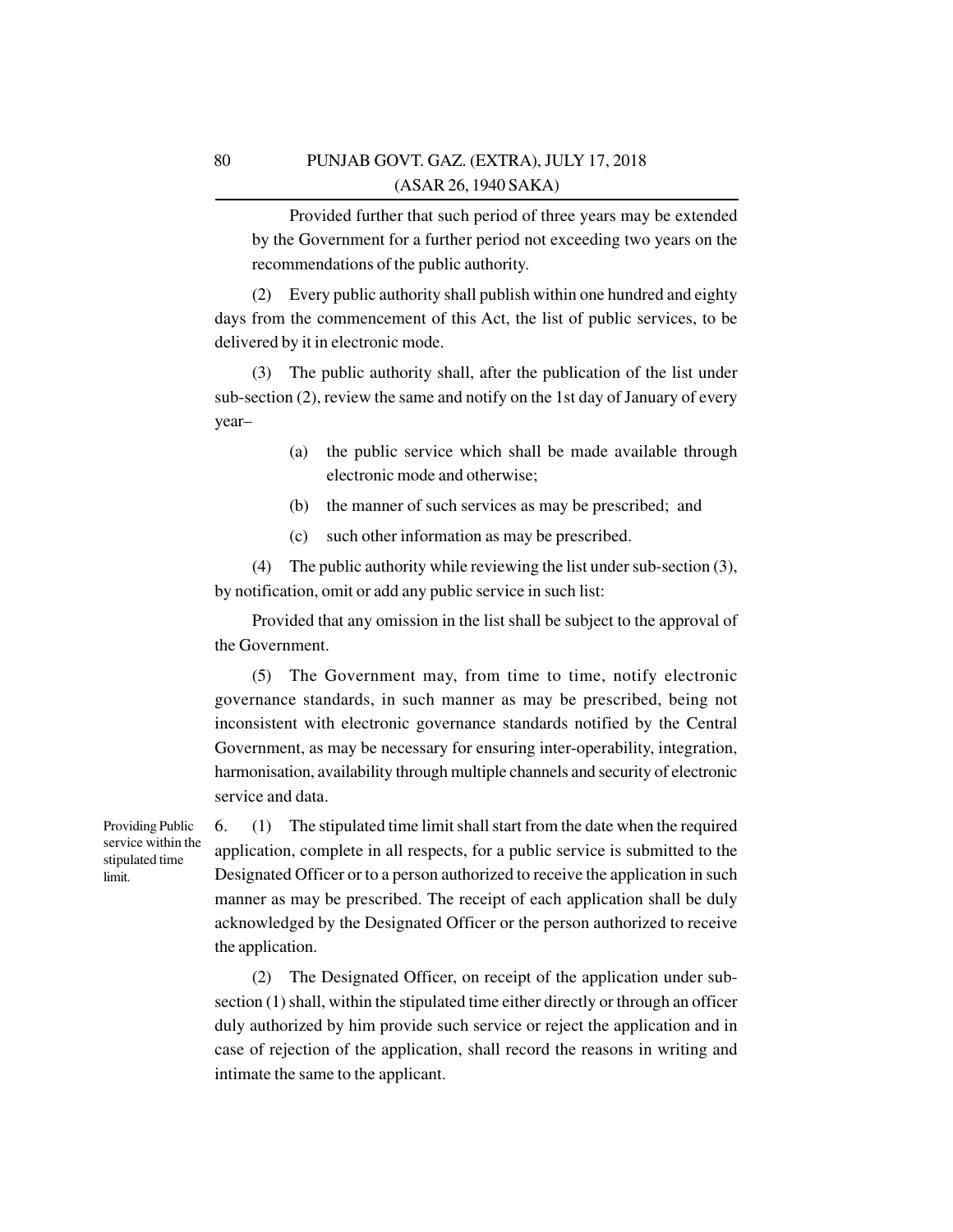(3) Every Designated Officer shall maintain detailed records of services applied for in a format, preferably in electronic format, as may be prescribed.

7. (1) The provisions of this Act shall be deemed to be a part of the Developing service conditions of the Designated Officer, any person subordinate to him who is authorized to provide the public service and the Appellate Authority.

(2) Every public authority may take steps to reduce the demand from an eligible person to submit various certificates, documents, affidavits etc. for performance obtaining public service and shall endeavour to obtain such information and documents directly from the departments or public authority concerned.

(3) The Commission shall devise the mechanism for evaluation and benchmarking the performance of the public authority in delivery of public service in the manner prescribed.

(4) All the Designated Officers and the Appellate Authority shall undergo periodic training to enhance and ensure time bound delivery of the public service in a transparent manner.

8. (1) Any eligible person, whose application for obtaining service is rejected Right of appeal.or who is not provided the public service within the stipulated time limit, may file an appeal before the Appellate Authority, in the manner prescribed, within thirty days from the date of rejection or the expiry of the stipulated time limit, as the case may be:

Provided that the Appellate Authority may, in exceptional cases, admit the appeal even after the expiry of the period of thirty days, subject to the maximum period of ninety days, if it is satisfied that the appellant was prevented by sufficient reason from filing the appeal in time.

(2) The Appellate Authority may direct the Designated Officer to provide the service to the eligible person within such period as it may specify in its order but which shall not ordinarily exceed the stipulated time, or it may reject the appeal after recording the reasons in writing for such rejection. The Appellate Authority shall decide the appeal within a period of thirty days from the date of filing of the appeal:

Provided that, before deciding the appeal, the Appellate Authority shall give an opportunity of being heard to the Appellant as well as to the Designated Officer or any of his subordinate duly authorized for this purpose.

culture to deliver public service within stipulated time limit and Benchmarks of levels.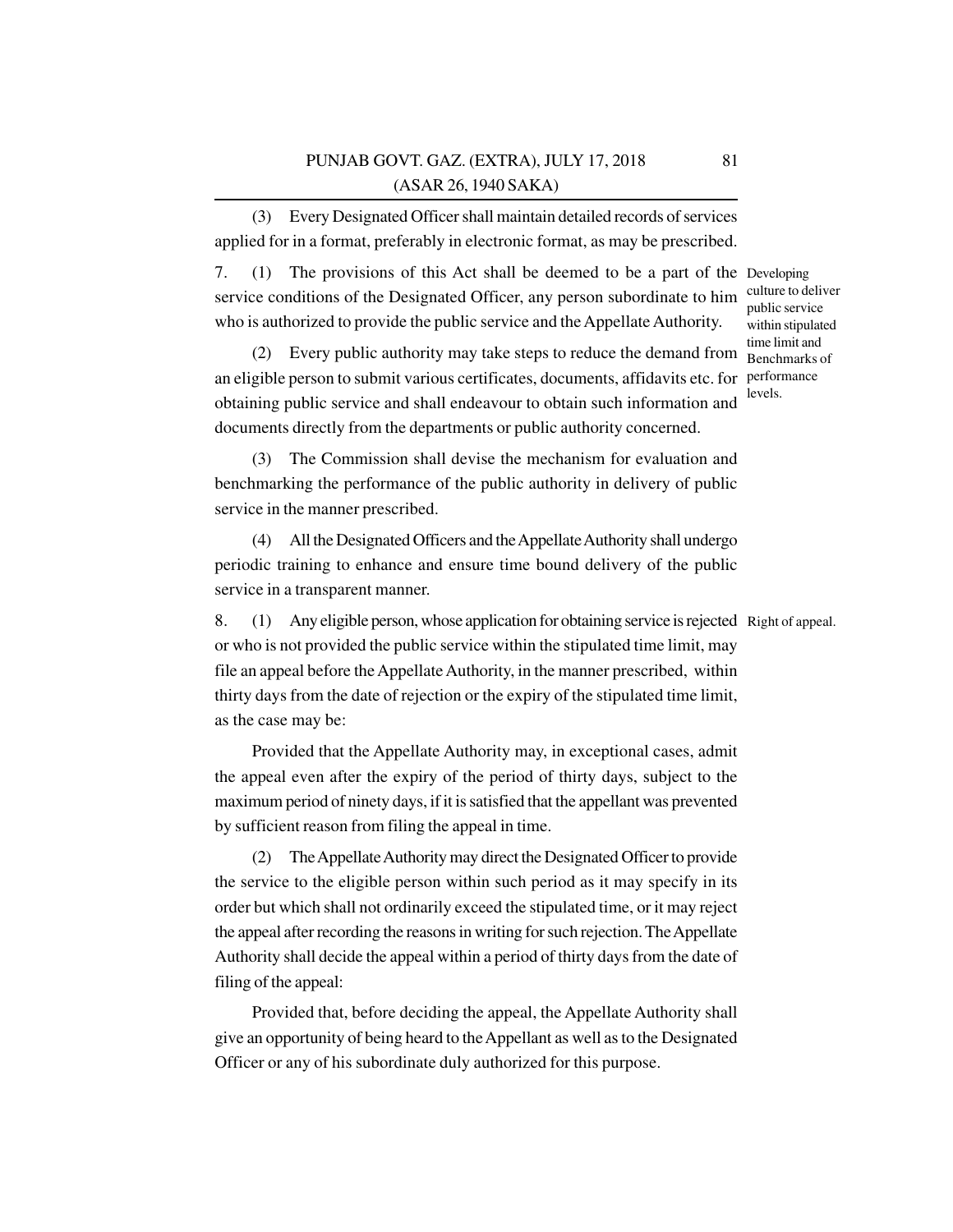Powers vested with Appellate Authority.

9. (1) The Appellate Authority, while deciding an appeal under the provisions of this Act, shall have the same powers as are vested in a civil court while trying a suit under the Code of Civil Procedure, 1908, in respect of the following matters, namely :—

- (a) enforcing the attendance of persons, compelling them to give oral or written evidence on oath and producing documents or things;
- (b) requiring the discovery and inspection of documents;
- (c) receiving evidence on affidavits;
- (d) requisitioning any public records or copies thereof from any court or public authority;
- (e) issuing summons for examination of witnesses or documents; and
- (f) any other matter which may be prescribed.

(2) The Appellate Authority shall have the powers to take suo-moto notice of failure to deliver service in accordance with the provisions of this Act in public interest, and to pass such order as the facts and circumstances of the case may warrant:

Provided that before passing an adverse order, a reasonable opportunity of being heard, shall be given to the eligible person and/or the Designated Officer.

Default or delay on the part of the Designated Officer or his subordinate officer/Officials.

10. (1) If the Appellate Authority is of the opinion that the Designated Officer and/or any other Official involved in the process of providing such service has/ have failed to provide the public service without sufficient and reasonable cause, it shall impose a penalty on the said officer or Official, which shall not be less than rupees five hundred, but which may extend upto rupees five thousand, or of such amount, as may be revised by the Government, from time to time, by notification in the Official Gazette.

(2) If the Appellate Authority is of the opinion that the Designated Officer and/or any other Official involved in the process of providing public service has/have caused undue delay in providing the service, it may impose a penalty on the said officer or official at the rate as may be notified by the Government from time to time: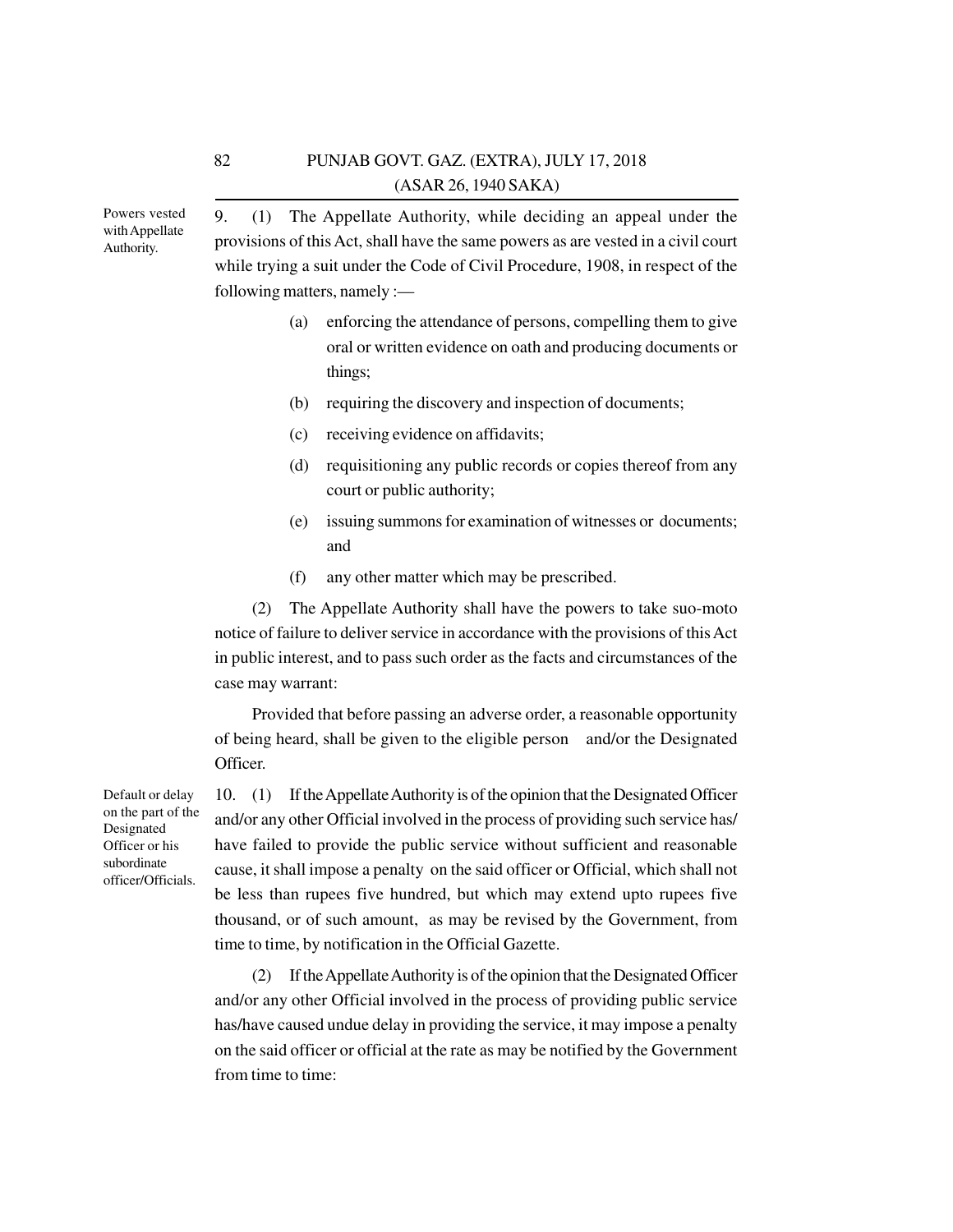Provided that the Designated Officer and/or any other Official involved in the process of providing public service shall be given a reasonable opportunity of being heard before any penalty is imposed on him/them by the Appellate Authority.

(3) The Appellate Authority may, if it is satisfied that the Designated Officer and/or any other Official involved in the process of providing public service has/have repeatedly failed to discharge the duties assigned under this Act without sufficient and reasonable cause, recommend disciplinary action against the defaulters under the service rules applicable to them in addition to the penalty imposed under the preceding sub-sections.

11. (1) The penalty imposed on the Designated Officer and/or any other Penalty to pay Official involved in the process of providing such service for the delay or default, shall be recovered from the salary of the Designated Officer or his/her subordinate in the proportion, as ordered by the Appellate Authority, as the case may be.

compensatory cost to appellant.

(2) The Appellate Authority may, by an order, give such amount as compensation to the appellant out of the amount of penalty imposed under section 10, as may be specified by it, which shall not exceed the total amount of penalty so imposed.

12. (1) The Government shall constitute a Commission for the purposes of Constitution of this Act, by issuing a notification in the Official Gazette: the Commission.

Provided that till the time the Commission is constituted, the Government may, by notification in the Official Gazette, entrust the powers and functions of the Commission to the Administrative Secretary in-charge of the Department of Governance Reforms and Public Grievances.

(2) The Commission shall be a one man Commission headed by the Chief Commissioner.

(3) Any retired or serving officer of the rank of Additional Chief Secretary or Financial Commissioner to the Government of Punjab or Additional Secretary to the Government of India or above may be appointed by the Government as the Chief Commissioner to perform the functions and exercise the powers of the Commission under this Act.

(4) The headquarter of the Commission shall be at Chandigarh or at such other place, as may be notified by the Government from time to time.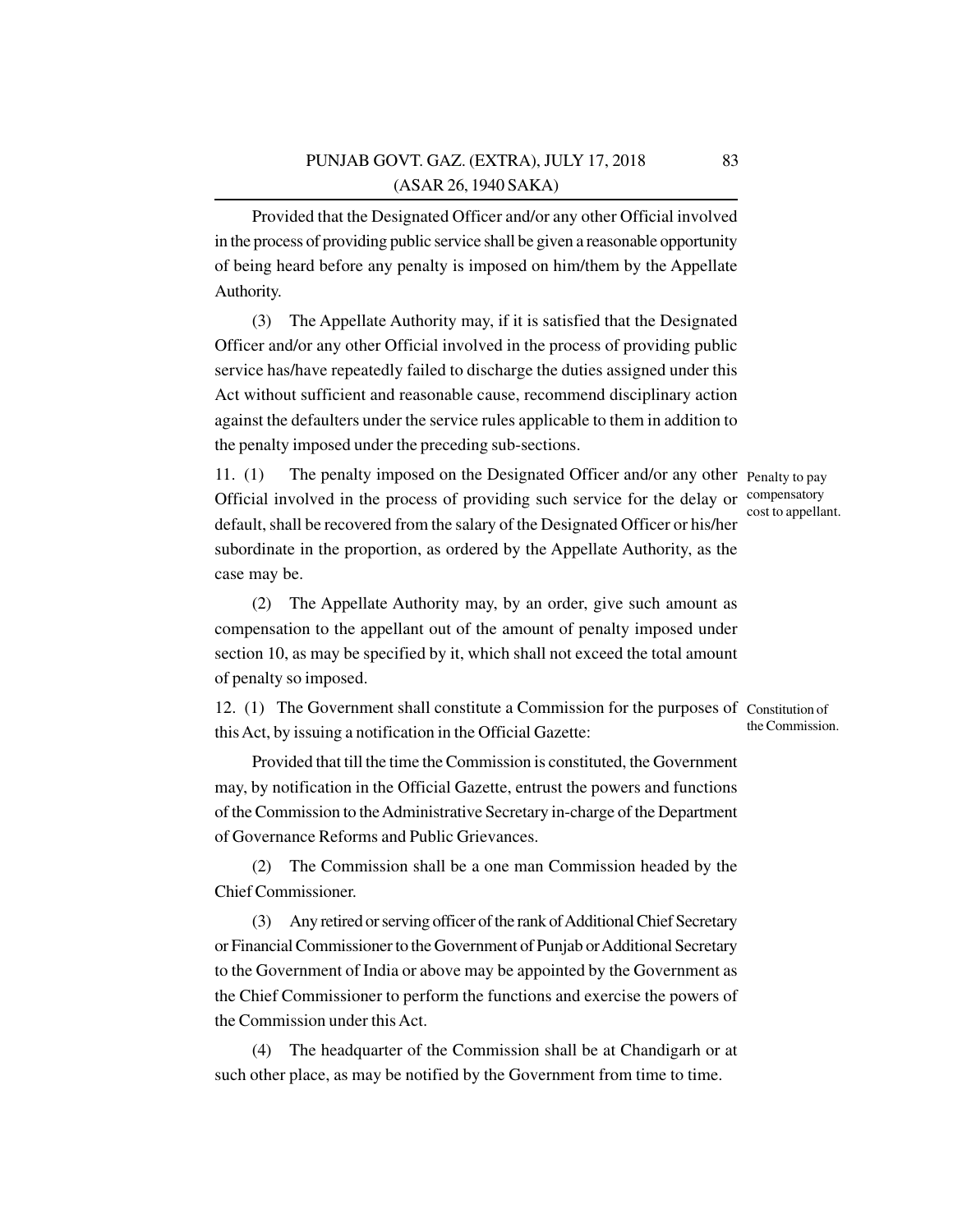(5) The Government shall provide a Secretary to the Commission, who shall be a serving officer of the State Government, and such other staff as may be necessary to enable the Commission to perform its functions and discharge its duties efficiently under this Act.

13. (1) The Chief Commissioner shall hold office for a term of five years from the date on which he enters upon his office or until he attains the age of sixty-five years, whichever is earlier and shall not be entitled for re-appointment.

(2) The Chief Commissioner shall, before he enters upon his office, make and subscribe to, before the Governor or some other person appointed by him in that behalf, an oath or affirmation according to the form set out for the purpose in the Schedule.

The salaries and allowances payable to and other terms and conditions of service of the Chief Commissioner shall be the same as that of the State Chief Information Commissioner as laid down in sub-section (5) of section 16 of the Right to Information Act, 2005.

(4) The Chief Commissioner may, by notice in writing under his hand addressed to the Governor, resign from his office:

Provided that the Chief Commissioner shall, unless he is permitted by the Government to relinquish his office sooner, continue to hold office until the expiry of one month from the date of receipt of such notice or until a person duly appointed as his successor enters upon his office, or until the expiry of his term of office, whichever is earlier.

14. (1) The Chief Commissioner shall not be removed from his office except by an order by the Government on the ground of proven misbehavior or incapability after an inquiry as prescribed by the Government in which the Chief Commissioner had been informed of the charges against him and given a reasonable opportunity of being heard in respect of such charges.

(2) The Government may, by rules, regulate the procedure for the inquiry of misbehavior or incapability of the Chief Commissioner referred to in subsection  $(1)$ .

(3) Notwithstanding anything contained in sub-section (2), the Government may, by order, remove the Chief Commissioner from his office, if he —

(a) is, or at any time has been, adjudged an insolvent; or

Removal and suspension of the Chief Commissioner from office.

Terms of office and conditions of service of the Chief Commissioner.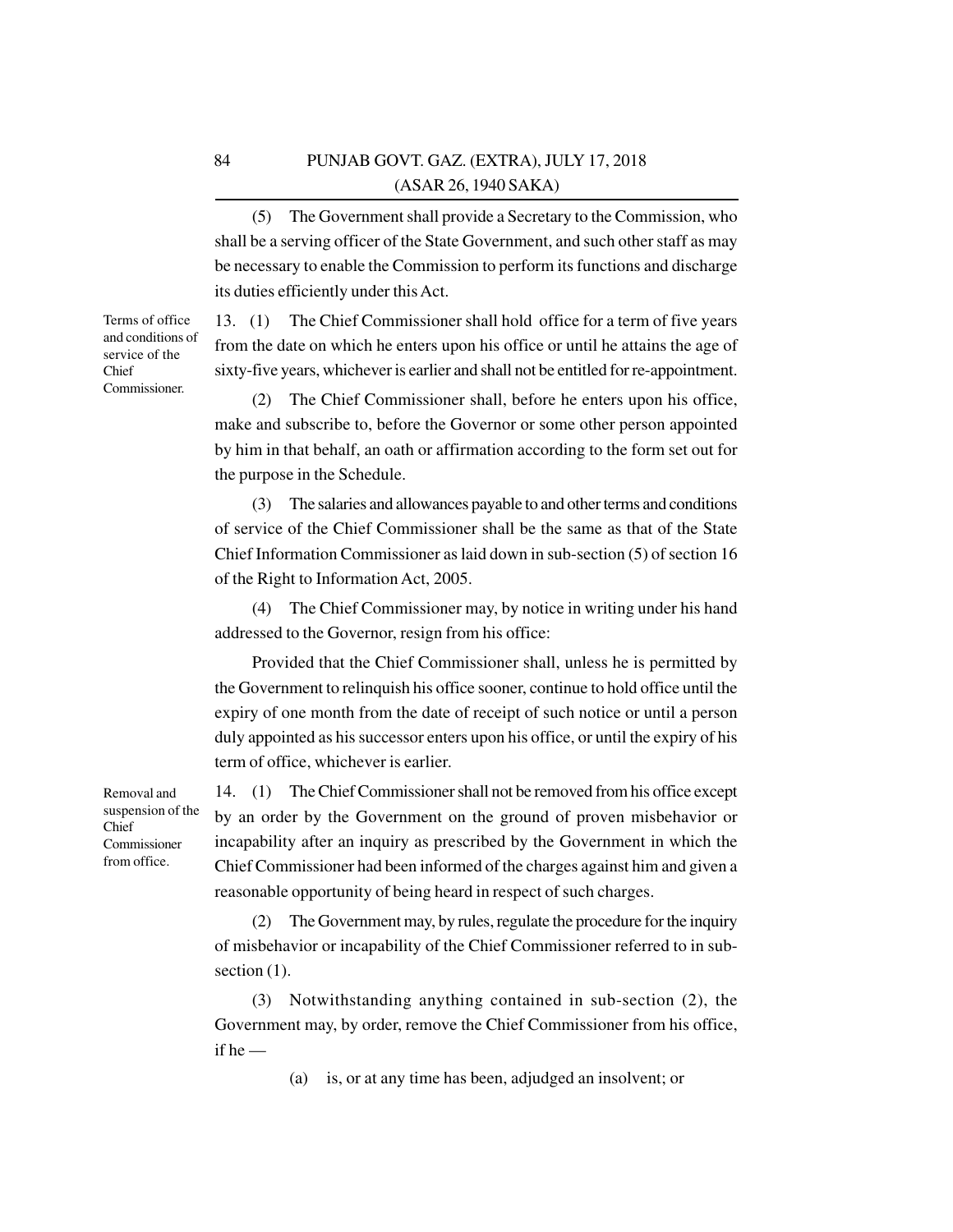- (b) has engaged at any time, during his term of office, in any paid employment; or
- (c) has been convicted of an offence which, in the opinion of the Government, involves moral turpitude; or
- (d) has acquired such financial or other interest as is likely to affect prejudicially his functions as Chief Commissioner; or
- (e) has so abused his position as to render his continuance in office prejudicial to the public interest; or
- (f) has become physically or mentally incapable of acting as Chief Commissioner.

15. (1) The Commission shall monitor the implementation of this Act on a Powers and regular basis.

functions of the Commission.

(2) Without prejudice to the provisions contained in sub-section (1), the functions of the Commission shall, amongst other things, include the following, namely:—

- (a) monitoring the publication of services to be delivered and adherence to the time schedule, manner of delivery and quality of such services notified by the Government;
- (b) advise for redressal of the public grievances with regard to the non-availability of public service in electronic mode and/or any deficiency in electronic service delivery;
- (c) recommend changes in the procedure for delivery of public service which shall make the delivery more transparent, efficient and friendly:

Provided that, before making such a recommendation, the Commission shall consult the Administrative Secretary of the Department which is to deliver the public service;

- (d) ask Government to seek feedback/response from the citizens about their experience in availing the services from the public authority and review the same;
- (e) hear and decide the revision with regard to default and/or delay in delivery of public service filed before it, as provided for in section 16;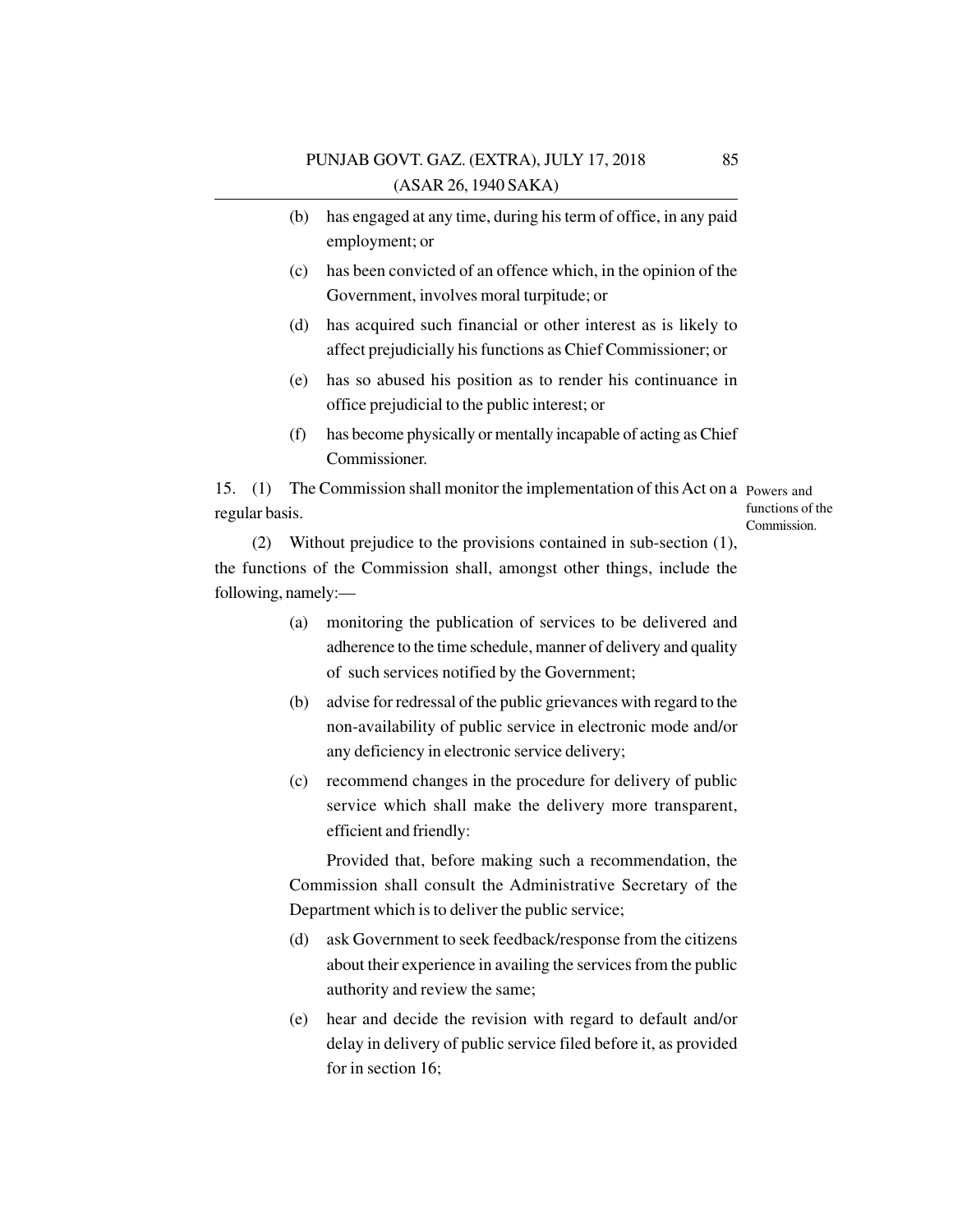- (f) take on its own motion notice of failure to deliver public service in accordance with this Act and refer such cases to public authority for disposal as it may deem appropriate; and
- (g) performing any other function as may be prescribed.

Revision and suo-moto powers.

16. (1) Any eligible person or Designated Officer, aggrieved by any order of the Appellate Authority, may make an application for revision of the said order to the Commission in this respect within a period of sixty days from the date of such order, which shall be disposed of in the manner as may be prescribed:

Provided that the Commission may entertain the application after the expiry of the said period of sixty days, if it is satisfied that the application could not be submitted in time for a reasonable cause.

(2) The Commission shall, while inquiring into any matter under this section, have the same powers as are vested in a civil court while trying a suit under the Code of Civil Procedure,1908 in respect of the following matters, namely:—

- (a) enforcing the attendance of persons, compelling them to give oral or written evidence on oath and producing documents or things;
- (b) requiring the discovery and inspection of documents;
- (c) receiving evidence on affidavits;
- (d) requisitioning any public records or copies thereof from any court or public authority;
- (e) issuing summons for examination of witnesses or documents;
- (f) any other matter which may be prescribed.

(3) While deciding the revision petition or otherwise, the Commission may, impose a penalty up to rupees ten thousand per case on the Designated Officer or any other officer or official involved in the process of providing the public service under this Act, if the Commission is of the opinion that the person concerned has failed without sufficient cause in due discharge of the duty cast upon him:

Provided that the person concerned shall be given a reasonable opportunity of being heard before any penalty is imposed upon him: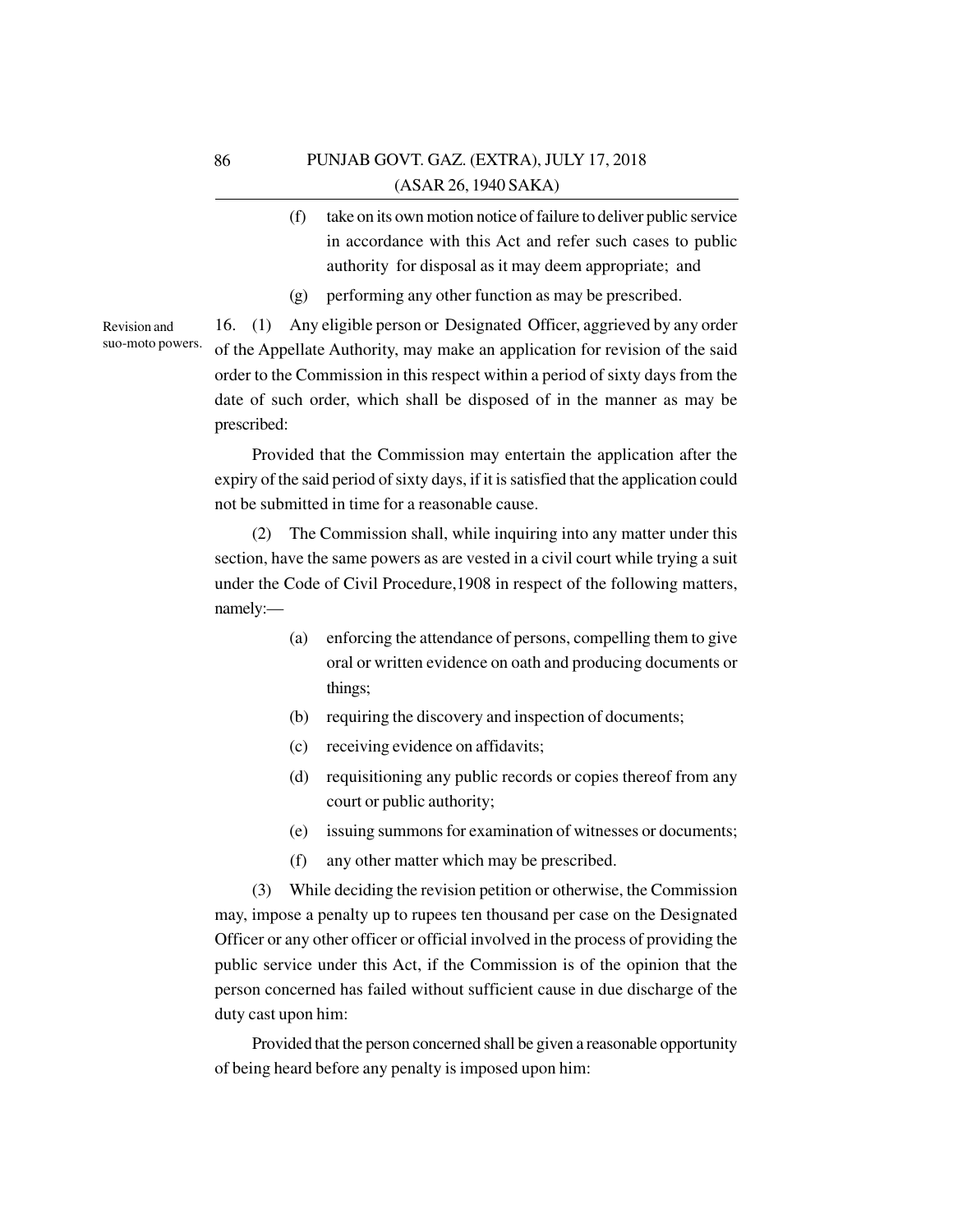Provided further that the Commission, by an order, may give such amount as compensation to the Appellant out of the amount of penalty imposed, as may be specified by it, which shall not exceed the total amount of penalty so imposed.

(4) The Commission, wherever it deems fit, shall have the power to recommend departmental inquiry against any Designated Officer or Appellate Authority, who have repeatedly failed in due discharge of functions cast upon them under this Act.

17. The Government shall consider the recommendations made by the Action by Commission under section 16 and send information to the Commission of the Government on action taken on such recommendations, within a period of sixty days or such of Commission. time thereafter, as may be decided in consultation with the Commission.

18. (1) No suit, prosecution or other legal proceeding shall lie against any Protection of person for anything done or intended to be done in good faith under this Act or any rules made thereunder.

(2) No act done or proceedings taken under this Act by the Commission shall be invalid merely by reason of defect or irregularity in its constitution.

19. No civil court shall have jurisdiction to entertain any suit or proceedings Bar of jurisdiction in respect of any matter the cognizance of which can be taken and disposed of by any authority empowered by this Act or the rules or regulations made thereunder. of courts.

20. (1) The Government may, by notification, in the Official Gazette, make Power to make rules to carry out the purposes of this Act. rules.

(2) Every rule made by the Government under this Act, shall be laid, as soon as may be after it is made, before the House of the State Legislature, while it is in session, for a total period of ten days, which may be comprised in one session or in two or more successive sessions, and if, before the expiry of the session immediately following the session or the successive sessions aforesaid, the House agrees in making any modification in the rules or the House agrees that the rule should not be made, the rule shall thereafter have effect only in such modified form or be of no effect, as the case may be. However, any such modification or annulment shall be without prejudice to the validity of anything previously done under that rule.

recommendations

action taken in good faith.